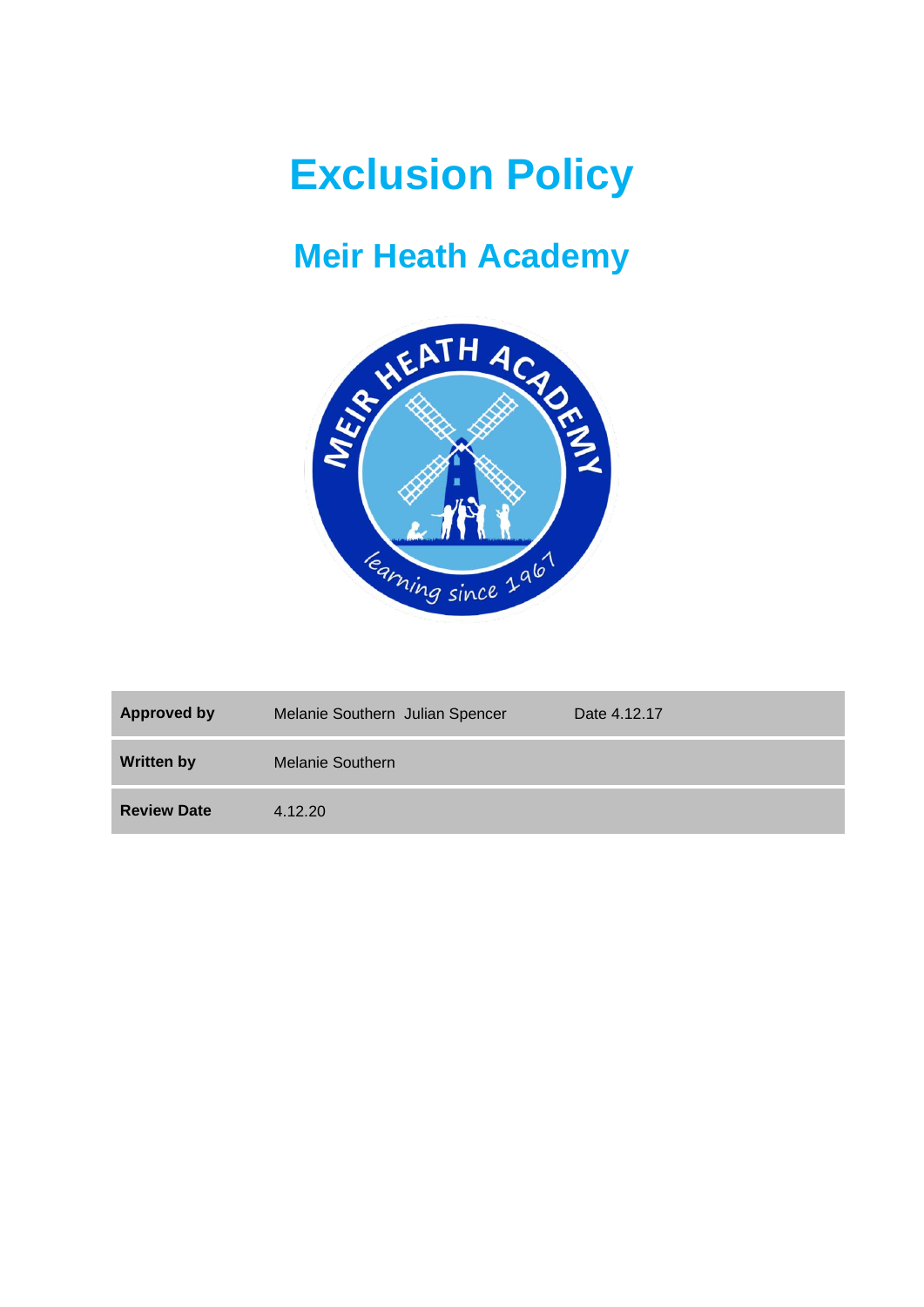# **Rationale**

This document deals with the policy and practice which informs the school's use of exclusion. It is underpinned by the shared commitment of all members of the school community to achieve two important aims; to ensure the safety and well-being of all members of the school community and to maintain an appropriate educational and happy environment in which all can learn and succeed.

#### **Introduction**

Only the Principal/Head of School of Meir Heath Academy can take the decision to exclude a pupil. Before any decision to exclude a pupil is made, witness statements from all parties will be gathered and recorded in the teacher's Welfare Files.

The decision to exclude a pupil will be taken in the following circumstances:-

- In response to a serious breach of the school's Behaviour Policy
- If allowing the pupil to remain in school would seriously harm the education or welfare of the pupil or others in the school.

#### **The law allows for two types of exclusion:**

#### **Fixed period exclusions**

If a pupil has seriously broken school rules or allowing them to stay in school would seriously harm their education or welfare, or the education or welfare of other pupils, they may be excluded for a fixed period of time (usually for one to five days), with a date set of when they can return to school.

Examples of this behaviour may include:

- Verbal and/or physical abuse to staff, pupils and/or members of the school community
- Indecent behaviour
- Damage to property
- Theft
- Threatened violence against another pupil or a member of staff
- Unacceptable behaviour which has previously been reported and for which school sanctions and other interventions have not been successful.

A pupil may be excluded for one or more fixed periods, up to a maximum of 45 days in a single academic year. For a fixed period exclusion of more than 5 school days, a Pastoral Support Plan will be drawn up. This needs to be agreed with the school, pupil and parents. Where the pupil is to be at home, parents are advised that the pupil is not allowed on the school premises, and that daytime supervision is their responsibility as parents/guardians.

Following exclusion, parents are contacted immediately where possible. A letter will be sent by post giving details of the exclusion and the date the exclusion ends. If a parent or carer wishes to discuss this letter with the Principal/Head of School or a member of the Senior Leadership Team, they are welcome to make such an appointment via the school office.